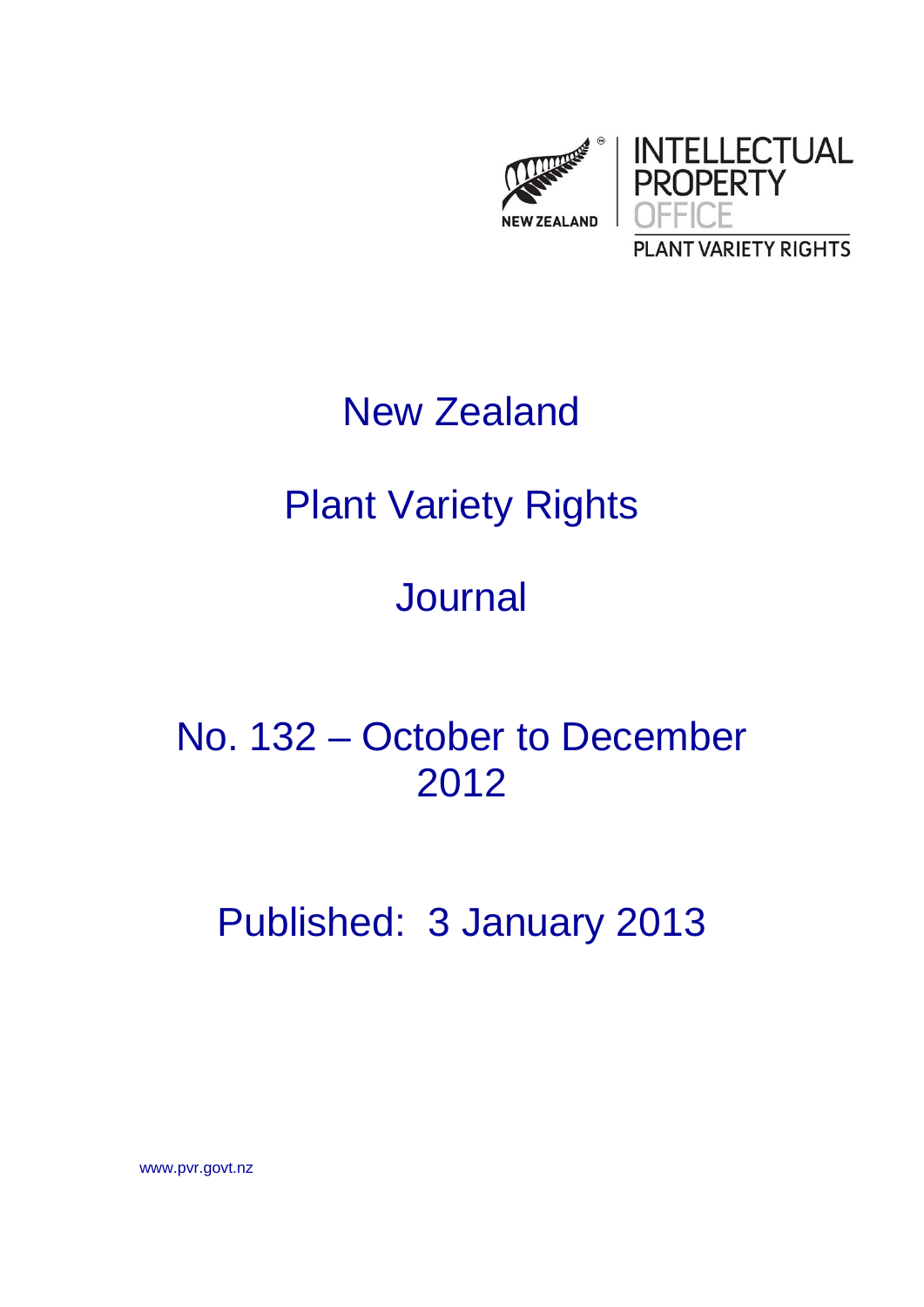#### **CONTENTS**

|              |                                                                                                                                                                                                                    | Page                                                                 |
|--------------|--------------------------------------------------------------------------------------------------------------------------------------------------------------------------------------------------------------------|----------------------------------------------------------------------|
| $\mathbf{L}$ | <b>GENERAL INFORMATION</b><br>A. PLANT VARIETY RIGHTS VALID IN NEW ZEALAND AS AT 31 DECEMBER 2012<br>B. CLOSING DATES – NOTICE TO BREEDERS ENTERING VARIETIES IN CENTRAL DUS<br>TRIALS CONDUCTED BY THE PVR OFFICE | $\mathbf 1$<br>$\overline{2}$                                        |
|              | C. CHANGES TO THE PURCHASE COST OF NZ OFFICIAL DUS TEST REPORTS<br>D. NEW UPOV MEMBER STATE<br>E. TECHNICAL QUESTIONNAIRES ON THE WEBSITE<br>F. PLANT VARIETY RIGHTS JOURNAL NO. 132                               | $\overline{2}$<br>$\overline{2}$<br>$\overline{2}$<br>$\overline{2}$ |
| H.           | APPLICATIONS FOR PROTECTION 1 October - 7 December 2012                                                                                                                                                            | 3                                                                    |
| III.         | WITHDRAWAL OR LAPSE OF APPLICATIONS 1 October - 7 December 2012                                                                                                                                                    | $\overline{4}$                                                       |
| IV.          | DECISIONS 1 October - 7 December 2012<br>A GRANT OF PLANT VARIETY RIGHTS<br>B REFUSAL OF APPLICATIONS FOR PROTECTION                                                                                               | $\overline{4}$<br>5                                                  |
| V.           | CHANGES IN THE PERSON OF THE OWNER OR OF THE ADDRESS FOR SERVICE<br>A. CHANGES RELATING TO APPLICATIONS<br><b>B. CHANGES RELATING TO GRANTS</b>                                                                    | 6<br>6                                                               |
| VL.          | <b>TERMINATION OF PROTECTION</b><br>A. SURRENDER OF PROTECTION<br><b>B. CANCELLATION OF PROTECTION</b>                                                                                                             | $\overline{7}$<br>9                                                  |
|              | Events from 8 December 2012 to 31 December 2012 – Published Online                                                                                                                                                 | 10                                                                   |

#### **I. GENERAL INFORMATION**

#### **I.A PLANT VARIETY RIGHTS VALID IN NEW ZEALAND AS AT 31 DECEMBER 2012**

With the release of the case management facility for plant variety rights, the way the Office provides the list of all plant variety rights valid in New Zealand as at 31 December has changed.

From December 2012 this information is provided online. To find a list of all plant variety rights currently at Granted status:

- 1. Go to the **Search Plant Variety Right(s)** screen
- 2. Select **Advanced Search.** The advance search fields display
- 3. Select **Case Status**. The **Select case status** window displays.
- 4. Tick the **Granted** status description then **Select.** You will return to the **Search Plant Variety Right(s)** screen and the Granted status will show as your search criteria.
- 5. Select the **Search** button at the bottom of the screen. A list of cases that match your criteria displays.

You can choose to select some, none or all search results to be emailed to you. Enter your email address and the select either the Excel of PDF report. The PDF report will give you a full summary of each IP in your search results.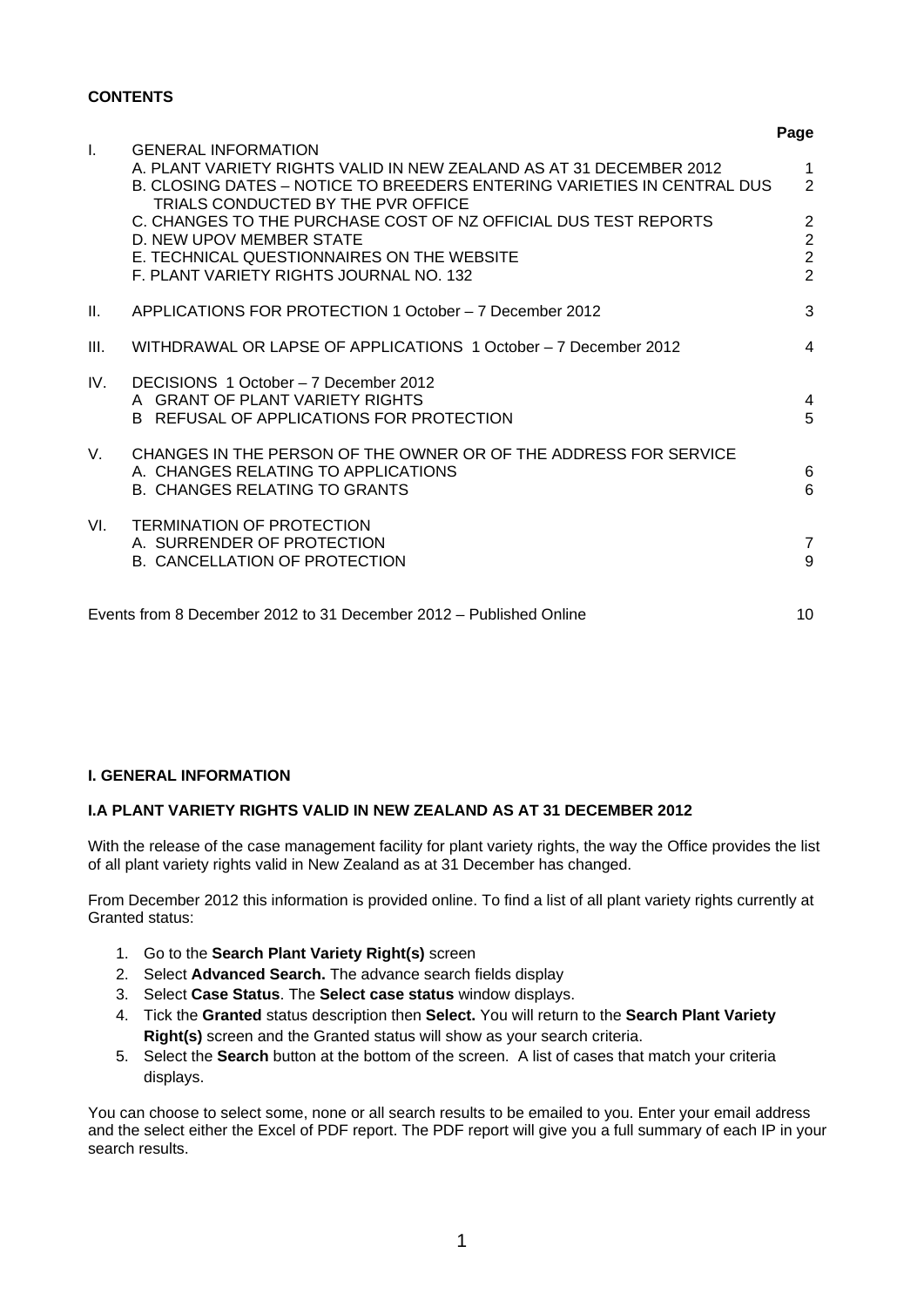#### **I.B CLOSING DATES – NOTICE TO BREEDERS ENTERING VARIETIES IN CENTRAL DUS TRIALS CONDUCTED BY THE PVR OFFICE**

You will need to meet the following deadlines in order to have your variety included in the central trials to be established in 2013.

Grasses - Make application by 1 February 2013. Roses - Make application by 31 March 2013. Winter cereals - Make application by 15 April 2013.

#### **I.C CHANGES TO THE PURCHASE COST OF NZ OFFICIAL DUS TEST REPORTS**

The Plant Variety Rights Office will continue to provide DUS test reports to overseas authorities for granted varieties as requested, under the general provisions of the Convention but will no longer charge the purchasing authority or the authority designated payee the NZ\$ equivalent of the standard fee of 350 Swiss Francs. The introduction of the new case management system for PVR has improved the ability to draft and organise test reports and the removal of the purchase fee is one way to pass on these benefits to purchasers of NZ test reports. Please note that an authority can continue to request a test report in the usual way and the report will be supplied to the authority as soon as the report is available.

#### **I.D NEW UPOV MEMBER STATE**

Serbia became the seventy-first member of UPOV on 5 January 2013

#### **I.E TECHNICAL QUESTIONNAIRES ON THE WEBSITE**

Technical questionnaires on the website have been revised and improved as part of the introduction of the new case management system and on line applications. The technical questionnaires on the website can now be completed on screen and then uploaded into the system for application. The number of technical questionnaires and the corresponding genera coverage is planned to be progressively expanded in 2013. If the website does not have the genus specific technical questionnaire you need, please contact PVRO. We remind you that all applications must be made using the new version for each species specific technical questionnaire.

#### **I.F PLANT VARIETY RIGHTS JOURNAL NO. 132**

This Plant Variety Rights Journal No. 132 covers events from October to December 2012 and includes events that have occurred from 8 December 2012 in the new case management facility. Events on or after this date are published online.

For this publication period the online events have also been included in the PDF journal document. Future journals will only have the General Information section published as a PDF, all information about applications and grants will be solely online.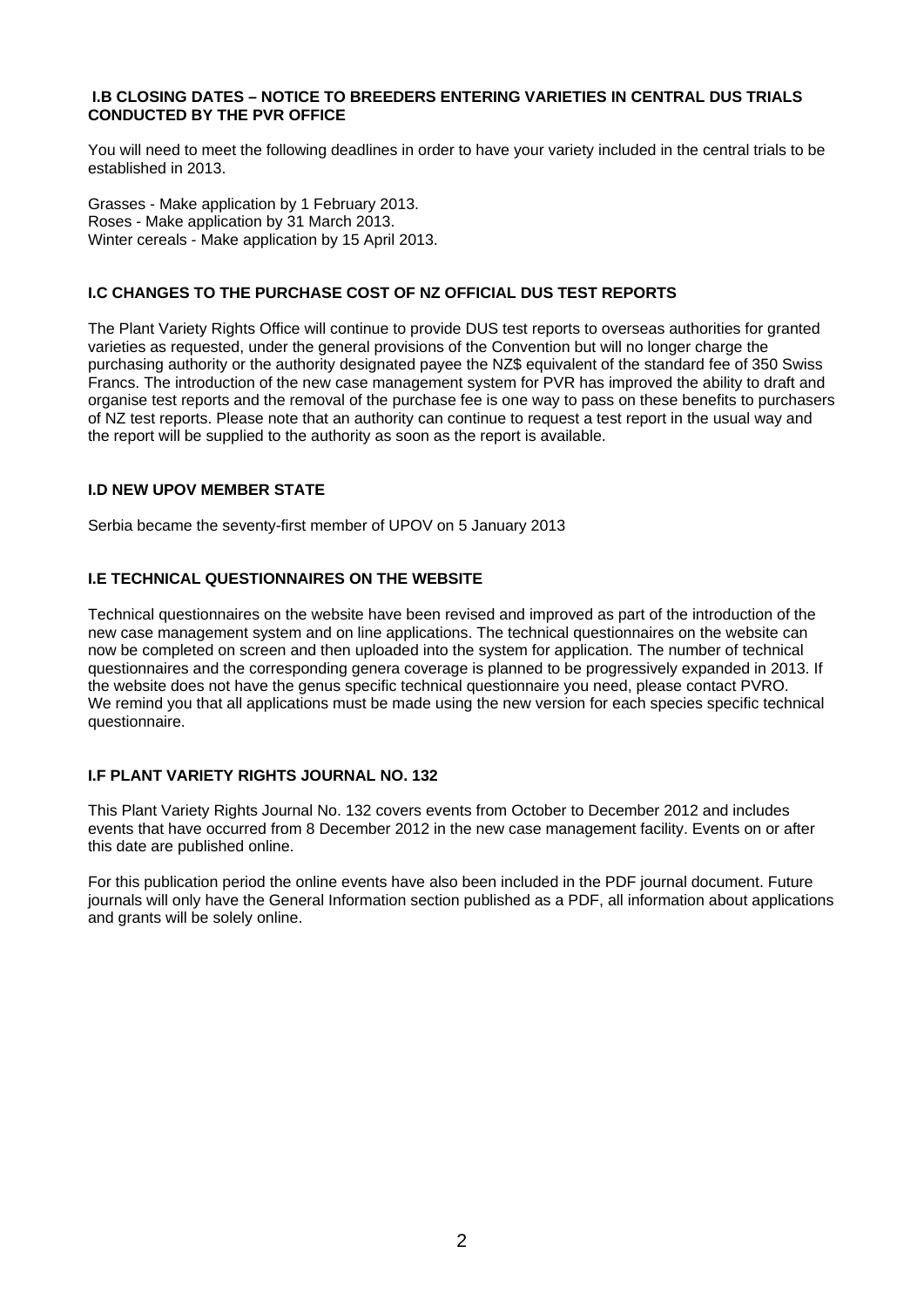#### **II. APPLICATIONS FOR PROTECTION 1 October – 7 December 2012**

|      | <b>Application Number</b>                                               | a. Owner                                                                                                           | <b>Proposed Denomination</b>                            |
|------|-------------------------------------------------------------------------|--------------------------------------------------------------------------------------------------------------------|---------------------------------------------------------|
| Date |                                                                         | b. Breeder (if different from a)<br>c. Address for Service<br>(address code in brackets)                           | Breeder's Reference or<br><b>Temporary Denomination</b> |
|      | 1                                                                       | 2                                                                                                                  | 3                                                       |
|      | <b>Agricultural &amp; Vegetable Crops</b>                               |                                                                                                                    |                                                         |
|      | Brassica, Turnip Rape (Brassica rapa var. campestris (L.) A.R. Clapham) |                                                                                                                    |                                                         |
| 1.   | <b>BRA030</b><br>2012-11-21                                             | a. Vandijke Research (1334)<br>c. PGG Wrightson Seeds Ltd (1431)                                                   | Vivant<br><b>VDR27406</b>                               |
|      | Potato (Solanum tuberosum L.)                                           |                                                                                                                    |                                                         |
| 2.   | <b>POT158</b><br>2012-10-10                                             | a. Niederosterreichische (1574)<br>c. European Potatoes (1619)                                                     | Erika                                                   |
| 3.   | <b>POT159</b><br>2012-10-17                                             | a. Agrico (1399)<br>b. Agrico Research B.V. (1621)<br>c. European Potatoes (1619)                                  | <b>Andean Sunside</b>                                   |
|      | <b>Fruit &amp; Nuts</b>                                                 |                                                                                                                    |                                                         |
|      | Blackberry & Hybrids (Rubus subgenus Eubatus sect. Moriferi & Ursini)   |                                                                                                                    |                                                         |
| 4.   | <b>BLA003</b><br>2012-11-29                                             | a. Driscoll Strawberry Associates, Inc. (1409)<br>c. Phillips Ormonde Fitzpatrick (932)                            | <b>DrisBlackTwo</b><br>BK356.2                          |
|      | Blueberry, Northern Highbush (Vaccinium corymbosum Andrews)             |                                                                                                                    |                                                         |
| 5.   | <b>BLU036</b><br>2012-12-06                                             | a. Plant & Food Research (1430)<br>c. Plant & Food Research (1437)                                                 | <b>Hortblue Poppins</b><br>B8.3.10                      |
|      | Raspberry (Rubus idaeus L.)                                             |                                                                                                                    |                                                         |
| 6.   | <b>RAS022</b><br>2012-11-29                                             | a. Driscoll Strawberry Associates, Inc. (1409)<br>c. Phillips Ormonde Fitzpatrick (932)                            | <b>DrisRaspTwo</b><br>Z <sub>135</sub> -1               |
|      | Strawberry (Fragaria xananassa Duch.)                                   |                                                                                                                    |                                                         |
| 7.   | STR <sub>040</sub><br>2012-10-08                                        | a. Driscoll Strawberry Associates, Inc. (1409)<br>b. M.D. Ferguson (1618)<br>c. Phillips Ormonde Fitzpatrick (932) | <b>Drisstraweight</b><br>163M88                         |
| 8.   | <b>STR041</b><br>2012-10-16                                             | a. Driscoll Strawberry Associates, Inc. (1409)<br>c. Phillips Ormonde Fitzpatrick (932)                            | <b>Drisstrawnine</b><br>273M171                         |
|      | <b>Ornamentals, Trees, &amp; Other Plants</b>                           |                                                                                                                    |                                                         |
|      | Lavender, French (Lavandula stoechas spp. L.)                           |                                                                                                                    |                                                         |
| 9.   | <b>LAV053</b><br>2012-10-18                                             | a. Plant Growers Australia (241)<br>c. Annton Nursery (630)                                                        | <b>Strawberry Ruffles</b>                               |
|      | 10. LAV054<br>2012-10-18                                                | a. Plant Growers Australia (241)<br>c. Annton Nursery (630)                                                        | <b>Sweetberry Ruffles</b>                               |
|      | Michelia (Magnolia L.)                                                  |                                                                                                                    |                                                         |
|      | 11. SHM320<br>2012-11-29                                                | a. M.C. Jury (155)<br>c. Anthony Tesselaar International (1126)                                                    | MicJur05                                                |
| 12.  | <b>SHM321</b><br>2012-11-29                                             | a. M.C. Jury (155)<br>c. Anthony Tesselaar International (1126)                                                    | MicJur02                                                |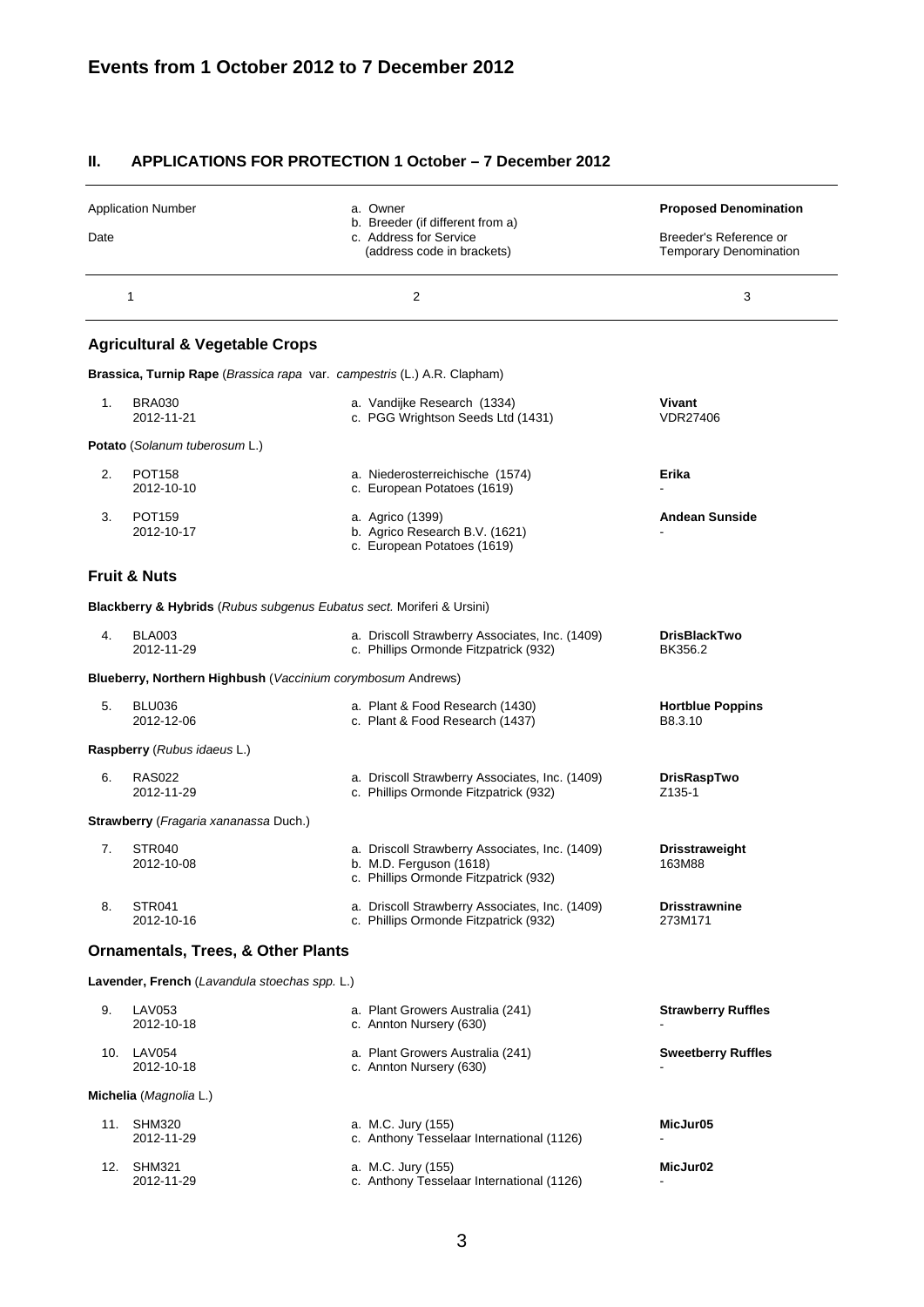**Plantain Thrift** (*Armeria alliacea* (Cav.) Hoffmanns. & Link)

| 13. | HOM286<br>2012-11-01                                   | a. Plant Growers Australia (241)<br>c. Annton Nursery (630) | <b>Pretty Petite</b> |
|-----|--------------------------------------------------------|-------------------------------------------------------------|----------------------|
|     | <b>Thrift</b> (Armeria x pseudoarmeria (Murray) Mansf. |                                                             |                      |
| 14. | <b>HOM287</b><br>2012-11-01                            | a. Plant Growers Australia (241)<br>c. Annton Nursery (630) | <b>Bees Lilac</b>    |
| 15. | <b>HOM288</b><br>2012-11-01                            | a. Plant Growers Australia (241)<br>c. Annton Nursery (630) | <b>Bees Salmon</b>   |
| 16. | <b>HOM289</b><br>2012-11-01                            | a. Plant Growers Australia (241)<br>c. Annton Nursery (630) | <b>Bees Pink</b>     |

#### **III WITHDRAWAL OR LAPSE OF APPLICATIONS 1 October – 7 December 2012**

#### **III.A WITHDRAWAL OF APPLICATIONS FOR PROTECTION**

b. NZ Fruit Tree Co. (771) A080R09T092

| <b>Application Number</b>  | a. Owner<br>b. Address for Service<br>(address code in brackets) | <b>Proposed Denomination</b><br>Breeder 's Reference or<br>Temporary Denomination | Date of<br>Withdrawal |
|----------------------------|------------------------------------------------------------------|-----------------------------------------------------------------------------------|-----------------------|
| 1                          | 2                                                                | 3                                                                                 | 4                     |
| <b>Fruit &amp; Nuts</b>    |                                                                  |                                                                                   |                       |
| <b>Apple (Malus Mill.)</b> |                                                                  |                                                                                   |                       |
| APP197                     | a. Prevar (1169)                                                 | PremA92                                                                           | 2012-10-12            |

#### **IV DECISIONS 1 October – 7 December 2012**

#### **IV.A GRANT OF PLANT VARIETY RIGHTS**

|    | <b>Application Number</b>                              | a. Owner<br>b. Breeder (if different from a)<br>c. Address for Service<br>(address code in brackets) | Denomination | <b>Grant Number</b><br>Date |
|----|--------------------------------------------------------|------------------------------------------------------------------------------------------------------|--------------|-----------------------------|
|    | 1                                                      | $\overline{2}$                                                                                       | 3            | 4                           |
|    | <b>Agricultural &amp; Vegetable Crops</b>              |                                                                                                      |              |                             |
|    | Brassica, Turnip (Brassica rapa var. rapa (L.) Thell.) |                                                                                                      |              |                             |
| 1. | <b>BRA027</b>                                          | a. Forage Innovations (1456)<br>c. Plant & Food Research (1423)                                      | HT-BT35      | 3181<br>2012-11-15          |
|    |                                                        | Brassica, Turnip Rape (Brassica rapa var. campestris (L.) A.R. Clapham)                              |              |                             |
| 2. | <b>BRA028</b>                                          | a. Forage Innovations (1456)<br>c. Plant & Food Research (1423)                                      | HT-LT46      | 3189<br>2012-12-06          |
|    | <b>Onion</b> (Allium cepa L.)                          |                                                                                                      |              |                             |
| 3. | <b>ONI003</b>                                          | a. Seminis Vegetable Seeds (586A)<br>b. Seminis Vegetable Seeds (1451)                               | WYL 77-5168B | 3182<br>2012-11-15          |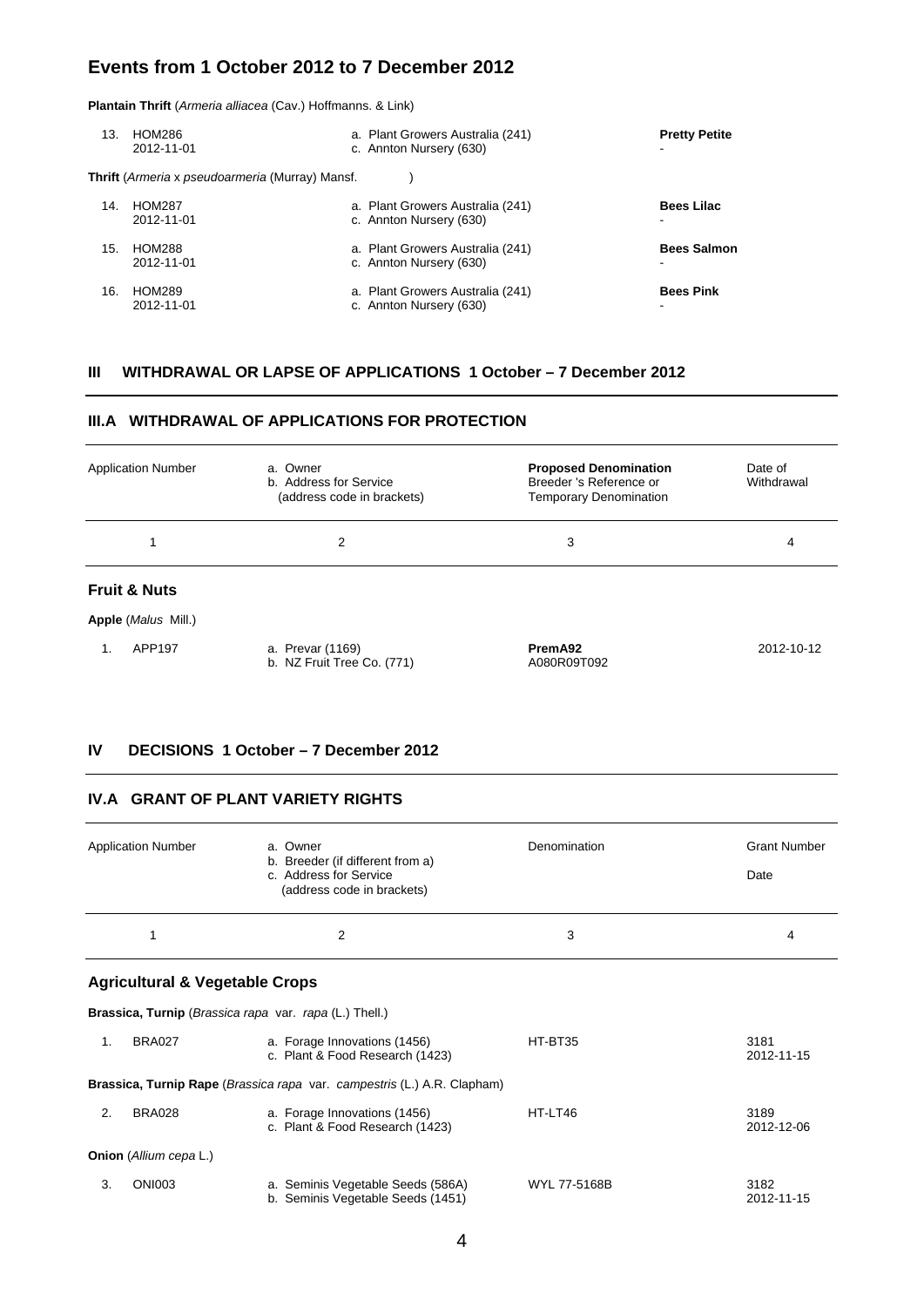|     |                                                      | c. Monsanto New Zealand (1450)                                                                                                           |                         |                    |
|-----|------------------------------------------------------|------------------------------------------------------------------------------------------------------------------------------------------|-------------------------|--------------------|
| 4.  | <b>ONI004</b>                                        | a. Seminis Vegetable Seeds (586A)<br>b. Seminis Vegetable Seeds (1451)<br>c. Monsanto New Zealand (1450)                                 | EX 07716000             | 3183<br>2012-11-15 |
| 5.  | <b>ONI005</b>                                        | a. Seminis Vegetable Seeds (586A)<br>b. Seminis Vegetable Seeds (1451)<br>c. Monsanto New Zealand (1450)                                 | WYL 77-5128A            | 3184<br>2012-11-15 |
|     | <b>Fruit &amp; Nuts</b>                              |                                                                                                                                          |                         |                    |
|     | Blueberry, Rabbiteye (Vaccinium virgatum Aiton)      |                                                                                                                                          |                         |                    |
| 6.  | <b>BLU027</b>                                        | a. Plant & Food Research (1430)<br>c. Plant & Food Research (1437)                                                                       | Dolce Blue              | 3185<br>2012-11-22 |
| 7.  | <b>BLU028</b>                                        | a. Plant & Food Research (1430)<br>c. Plant & Food Research (1437)                                                                       | Velluto Blue            | 3186<br>2012-11-22 |
|     | <b>Strawberry</b> ( <i>Fragaria xananassa</i> Duch.) |                                                                                                                                          |                         |                    |
| 8.  | STR033                                               | a. Regents of the University of California (89A) Palomar<br>b. D.V. Shaw & K.D. Larson (805A)<br>c. A.J. Park (72)                       |                         | 3187<br>2012-11-29 |
|     | <b>Tangerine</b> (Citrus reticulata Blanco)          |                                                                                                                                          |                         |                    |
|     |                                                      |                                                                                                                                          |                         |                    |
| 9.  | CIT004                                               | a. Regents of the University of California (89A) Calnugget<br>b. R.K. Soost (935) and 2 others.<br>c. Phillips Ormonde Fitzpatrick (932) |                         | 3188<br>2012-11-29 |
|     | <b>Ornamentals, Trees, &amp; Other Plants</b>        |                                                                                                                                          |                         |                    |
|     | Cabbage Tree (Cordyline Comm. ex Juss.)              |                                                                                                                                          |                         |                    |
| 10. | TRM099                                               | a. Wallis's Nurseries (467)                                                                                                              | Wals Goldfinger         | 3179<br>2012-10-18 |
| 11. | <b>TRM100</b>                                        | a. Wallis's Nurseries (467)                                                                                                              | <b>Wals Candystripe</b> | 3180<br>2012-10-18 |
|     | Flax, New Zealand (Phormium J.R. Forst. & G.Forst.)  |                                                                                                                                          |                         |                    |
|     | 12. FLX033                                           | a. B. & R. Hart (1501)                                                                                                                   | Royal Flush             | 3178<br>2012-10-18 |
|     | Lily (Lilium L.)                                     |                                                                                                                                          |                         |                    |
|     | 13. LIL147                                           | a. Testcentrum voor Siergewassen (956)<br>c. Green Harvest Pacific Holdings (742)                                                        | Serano                  | 3176<br>2012-10-18 |

#### **IV.B REFUSAL OF APPLICATIONS FOR PROTECTION**

| <b>Application Number</b><br>Reason       | a. Owner<br>b. Address for Service<br>(address code in brackets) | Proposed Denomination<br><b>Breeder 's Reference</b> | Date of Refusal |
|-------------------------------------------|------------------------------------------------------------------|------------------------------------------------------|-----------------|
|                                           | 2                                                                | 3                                                    | 4               |
| <b>Agricultural &amp; Vegetable Crops</b> |                                                                  |                                                      |                 |
| Pea (Pisum sativum L. sensu lato)         |                                                                  |                                                      |                 |

 1. PEA065 a. Syngenta Crop Protection (1314) Mucio 2012-10-19 b. Syngenta Seeds (NZ) (1325)

on the grounds that the variety was not new at the time of application in New Zealand.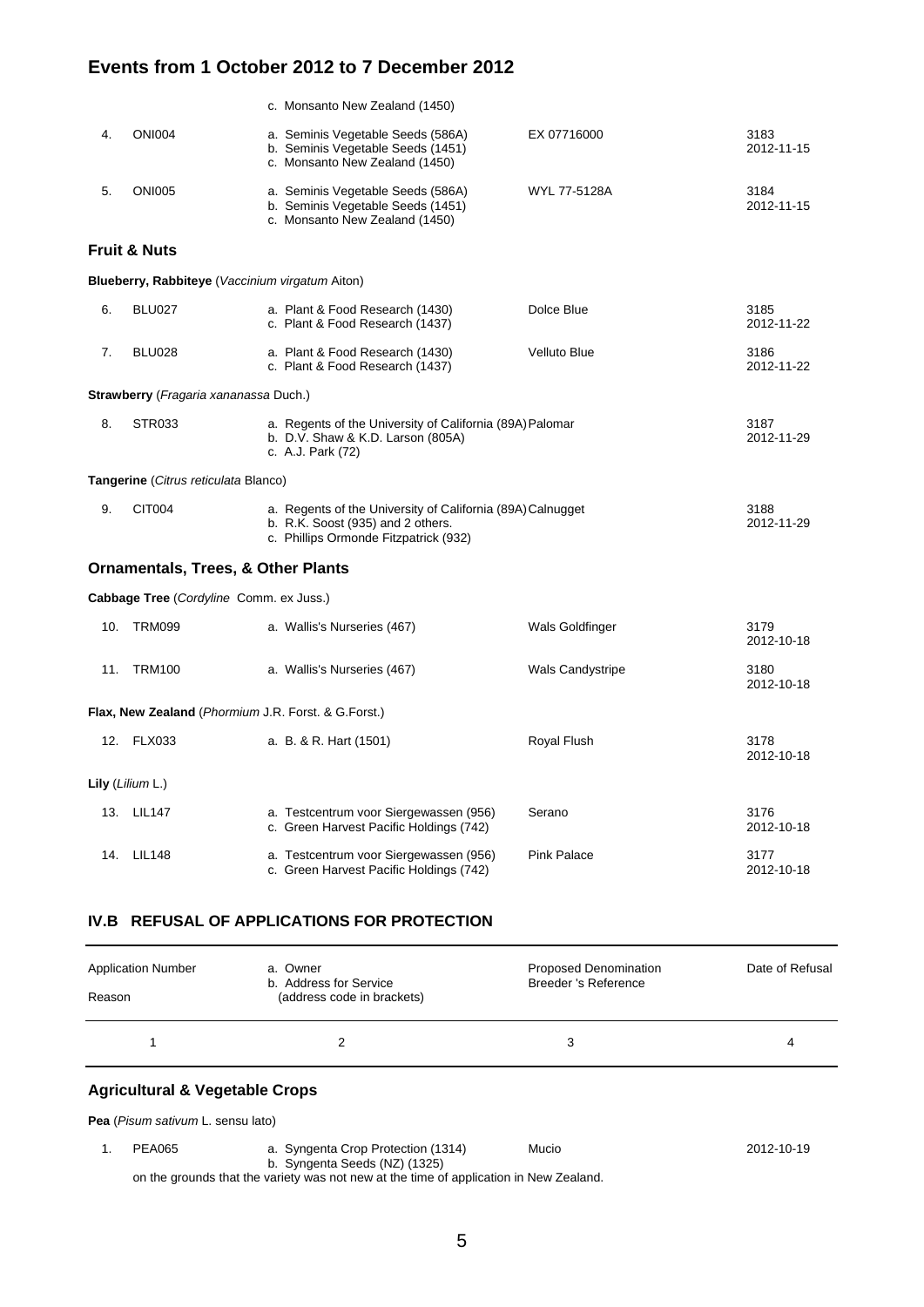#### **V. CHANGES IN THE PERSON OF THE OWNER OR OF THE ADDRESS FOR SERVICE**

#### **V.A CHANGES RELATING TO APPLICATIONS**

|                | <b>Application Number</b><br>Proposed Denomination/ | Previous<br>a. Owner<br>b. Address for Service             | <b>New</b><br>a. Owner<br>b. Address for Service          | Date of<br>Change |  |
|----------------|-----------------------------------------------------|------------------------------------------------------------|-----------------------------------------------------------|-------------------|--|
|                | Breeder's Reference                                 | (address code in brackets)                                 | (address code in brackets)                                |                   |  |
|                | 1                                                   | $\overline{2}$                                             | 3                                                         | 4                 |  |
|                | <b>Agricultural &amp; Vegetable Crops</b>           |                                                            |                                                           |                   |  |
|                | Potato (Solanum tuberosum L.)                       |                                                            |                                                           |                   |  |
| $\mathbf{1}$ . | <b>POT064</b><br>Andover                            | a. Cornell University (954)<br>b. PGG Wrightson Seeds (54) | a. Cornell University (954)<br>b. Eurogrow Potatoes (774) | 2012-10-09        |  |
|                | <b>Fruit &amp; Nuts</b>                             |                                                            |                                                           |                   |  |
|                | Feijoa (Acca sellowiana Berg.)                      |                                                            |                                                           |                   |  |
| 2.             | <b>FEI016</b><br>Arhart                             | a. J. Elliott (338)                                        | a. Elliotts Wholesale (1622)                              | 2012-10-19        |  |
|                | <b>Ornamentals, Trees, &amp; Other Plants</b>       |                                                            |                                                           |                   |  |
|                | Michelia (Magnolia L.)                              |                                                            |                                                           |                   |  |
| 3.             | <b>SHM272</b><br>Dream Weaver                       | a. B.E. Sligh (939)<br>b. Allenton Nurseries (387)         | a. B.E. Sligh (939)<br>b. L. Matthews (1620)              | 2012-10-17        |  |
| 4.             | <b>SHM273</b><br><b>Free Spirit</b>                 | a. B.E. Sligh (939)<br>b. Allenton Nurseries (387)         | a. B.E. Sligh (939)<br>b. L. Matthews (1620)              | 2012-10-17        |  |
| 5.             | <b>SHM274</b><br><b>Warm Fuzzies</b>                | a. B.E. Sligh (939)<br>b. Allenton Nurseries (387)         | a. B.E. Sligh (939)<br>b. L. Matthews (1620)              | 2012-10-17        |  |
| 6.             | <b>SHM275</b><br>Inspiration                        | a. B.E. Sligh (939)<br>b. Allenton Nurseries (387)         | a. B.E. Sligh (939)<br>b. L. Matthews (1620)              | 2012-10-17        |  |

#### **V. CHANGES IN THE PERSON OF THE OWNER OR OF THE ADDRESS FOR SERVICE**

#### **V.B CHANGES RELATING TO GRANTS**

| <b>Grant Number</b><br>Denomination | Previous<br>a. Owner<br>b. Address for Service<br>(address code in brackets) | New<br>a. Owner<br>b. Address for Service<br>(address code in brackets) | Date of<br>Change |
|-------------------------------------|------------------------------------------------------------------------------|-------------------------------------------------------------------------|-------------------|
| 1                                   | 2                                                                            | 3                                                                       | 4                 |
| <b>Fruit &amp; Nuts</b>             |                                                                              |                                                                         |                   |
| <b>Apple (Malus Mill.)</b>          |                                                                              |                                                                         |                   |
| 1962<br>1.<br>2012-10-29            | a. Turners & Growers (96)                                                    | a. D. Nola (98) and McGrath Nurseries (763)                             |                   |
| Duje                                | b. $ENZA$ Tree $(213)$                                                       | b. McGrath Nurseries (763)                                              |                   |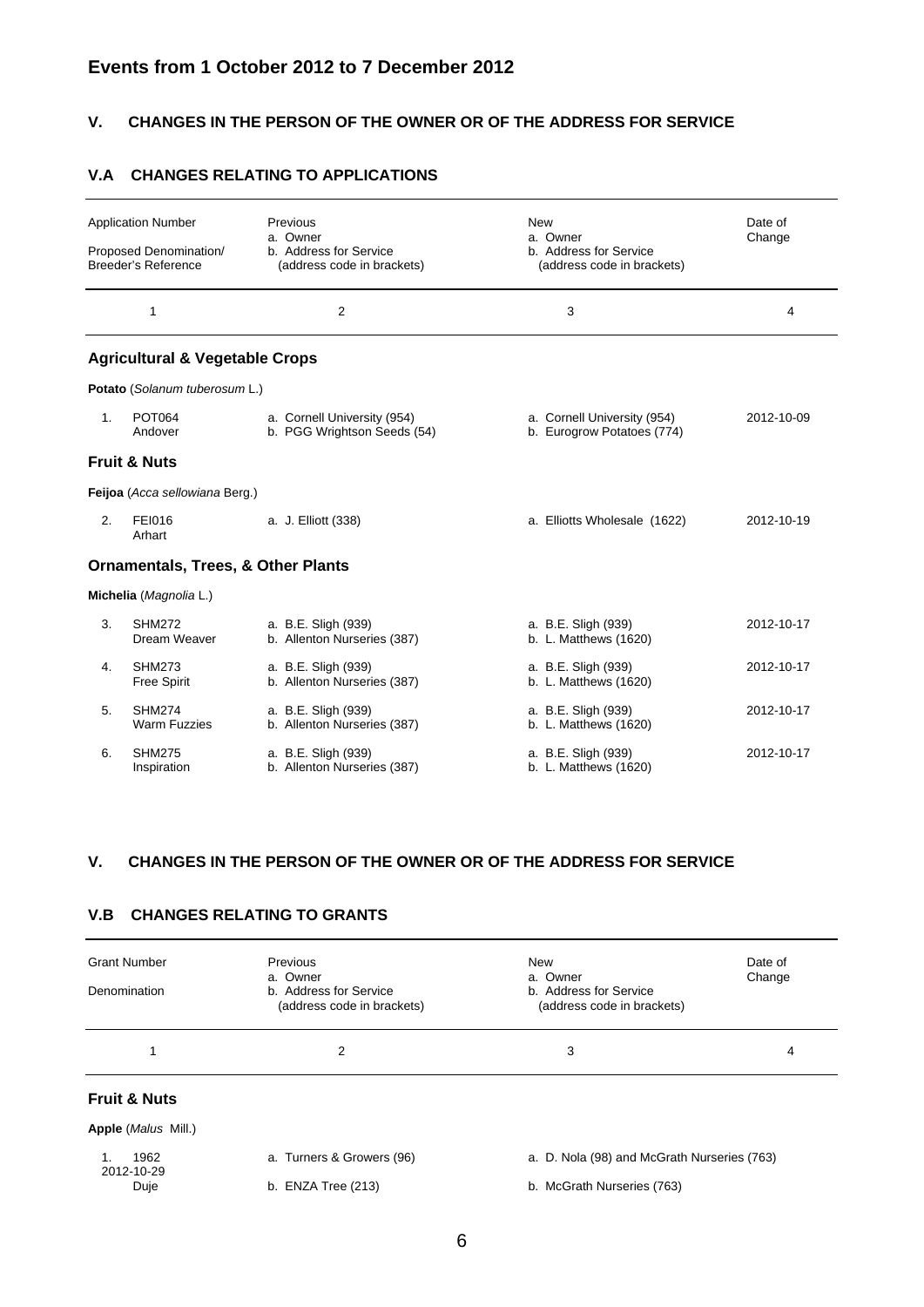#### **Ornamentals, Trees, & Other Plants**

**Bougainvillea** (*Bougainvillea* Comm. ex Juss.)

| 2.  | 2133<br>Miski                                  | a. J. & P. Iredell (1016)<br>b. Plantlink (1017)     | a. J. & P. Iredell (1016)<br>b. Container Nurseries (626) | 2012-11-20 |
|-----|------------------------------------------------|------------------------------------------------------|-----------------------------------------------------------|------------|
| 3.  | 2134<br>Majik                                  | a. J. & P. Iredell (1016)<br>b. Plantlink (1017)     | a. J. & P. Iredell (1016)<br>b. Container Nurseries (626) | 2012-11-20 |
| 4.  | 2135<br>Zuki                                   | a. J. & P. Iredell (1016)<br>b. Plantlink (1017)     | a. J. & P. Iredell (1016)<br>b. Container Nurseries (626) | 2012-11-20 |
| 5.  | 2136<br>Krishna                                | a. J. & P. Iredell (1016)<br>b. Plantlink (1017)     | a. J. & P. Iredell (1016)<br>b. Container Nurseries (626) | 2012-11-20 |
| 6.  | 2146<br>Pedro                                  | a. J. & P. Iredell (1016)<br>b. Plantlink (1017)     | a. J. & P. Iredell (1016)<br>b. Container Nurseries (626) | 2012-11-20 |
| 7.  | 2606<br>Jazzi                                  | a. J. & P. Iredell (1016)<br>b. Plantlink (1017)     | a. J. & P. Iredell (1016)<br>b. Container Nurseries (626) | 2012-11-20 |
| 8.  | 2607<br>Marlu                                  | a. J. & P. Iredell (1016)<br>b. Plantlink (1017)     | a. J. & P. Iredell (1016)<br>b. Container Nurseries (626) | 2012-11-20 |
| 9.  | 2608<br>Siggi                                  | a. J. & P. Iredell (1016)<br>b. Plantlink (1017)     | a. J. & P. Iredell (1016)<br>b. Container Nurseries (626) | 2012-11-20 |
|     | Gaura Hybrid (Gaura lindheimeri x G. coccinea) |                                                      |                                                           |            |
|     | 10. 2814<br>Redgapi                            | a. E Bunker (1359)<br>b. Bayliss Nurseries (379)     | a. E Bunker (1359)<br>b. Container Nurseries (626)        | 2012-12-05 |
|     | Michelia (Magnolia doltsopa x figo)            |                                                      |                                                           |            |
|     | 11. 2737<br><b>Loving Memories</b>             | a. B.E. Sligh (939)<br>b. Allenton Nurseries (387)   | a. B.E. Sligh (939)<br>b. L. Matthews (1620)              | 2012-10-17 |
|     | Verbena (Verbena L.)                           |                                                      |                                                           |            |
| 12. | 2805<br>USBENA5002                             | a. Plant 21 LLC (1348)<br>b. Bayliss Nurseries (379) | a. Plant 21 LLC (1348)<br>b. Container Nurseries (626)    | 2012-12-05 |
| 13. | 2806<br>USBENA5117                             | a. Plant 21 LLC (1348)<br>b. Bayliss Nurseries (379) | a. Plant 21 LLC (1348)<br>b. Container Nurseries (626)    | 2012-12-05 |
|     |                                                |                                                      |                                                           |            |

#### **VI. TERMINATION OF PROTECTION**

#### **VI.A SURRENDER OF PROTECTION**

|    | <b>Grant Number</b>                  | a. Owner<br>b. Address for Service<br>(address code in brackets)    | Denomination       | Date of<br>Termination |
|----|--------------------------------------|---------------------------------------------------------------------|--------------------|------------------------|
|    | 1                                    | 2                                                                   | 3                  | 4                      |
|    |                                      | <b>Agricultural &amp; Vegetable Crops</b>                           |                    |                        |
|    | Bean, French (Phaseolus vulgaris L.) |                                                                     |                    |                        |
| 1. | 2591                                 | a. Seminis Vegetable Seeds (586A)<br>b. Monsanto New Zealand (1450) | <b>Distinction</b> | 2012-10-01             |
| 2. | 2743                                 | a. Seminis Vegetable Seeds (586A)<br>b. Monsanto New Zealand (1450) | Valentino          | 2012-10-01             |

**Carrot** (*Daucus carota* L.)

| 3. | 2592 | a. Seminis Vegetable Seeds (586A) | YK714900 | 2012-10-01 |
|----|------|-----------------------------------|----------|------------|
|----|------|-----------------------------------|----------|------------|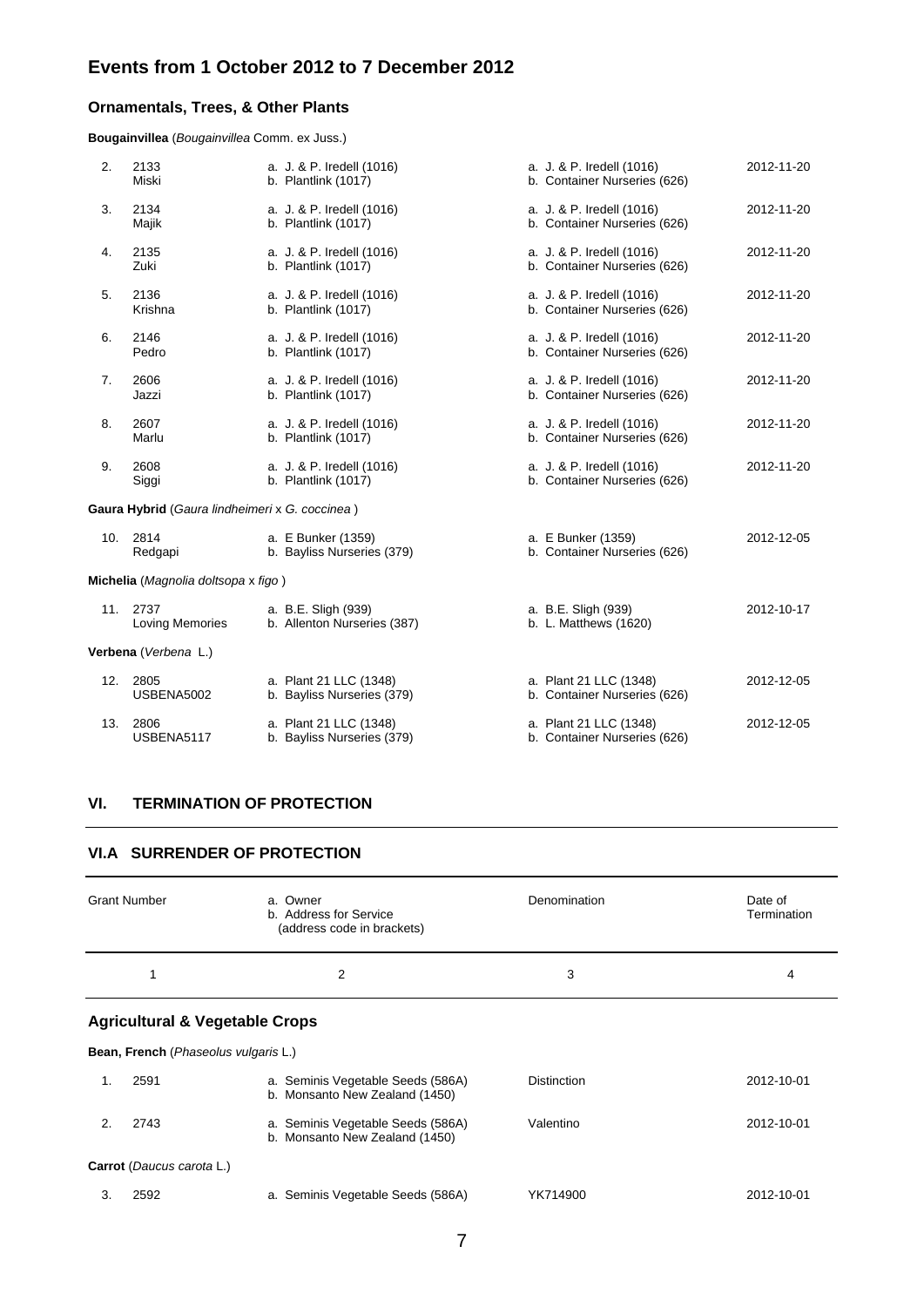|                                                             |                                               | b. Monsanto New Zealand (1450)                                        |                          |             |
|-------------------------------------------------------------|-----------------------------------------------|-----------------------------------------------------------------------|--------------------------|-------------|
|                                                             | Onion (Allium cepa L.)                        |                                                                       |                          |             |
| 4.                                                          | 2951                                          | a. Seminis Vegetable Seeds (586A)<br>b. Monsanto New Zealand (1450)   | XP 07919045              | 2012-10-18  |
|                                                             | Pea (Pisum sativum L. sensu lato)             |                                                                       |                          |             |
| 5.                                                          | 1726                                          | a. Seminis Vegetable Seeds (586)<br>b. Monsanto New Zealand (1450)    | Durango                  | 2012-10-01  |
| 6.                                                          | 1726                                          | a. Seminis Vegetable Seeds (586)<br>b. Monsanto New Zealand (1450)    | No Proposed Denomination | 2012-10-01  |
| 7.                                                          | 2899                                          | a. Seminis Vegetable Seeds (586A)<br>b. Monsanto New Zealand (1450)   | EX 08530727              | 2012-10-01  |
| 8.                                                          | 2899                                          | a. Seminis Vegetable Seeds (586A)<br>b. Monsanto New Zealand (1450)   | Mundial                  | 2012-10-01  |
|                                                             | Potato (Solanum tuberosum L.)                 |                                                                       |                          |             |
| 9.                                                          | 3044                                          | a. Cygnet Potato Breeders (818)<br>b. Alex McDonald (Merchants) (139) | Cabaret                  | 2012-10-27  |
|                                                             |                                               | Watermelon (Citrullus lanatus (Thunb.) Matsum. & Nakai)               |                          |             |
|                                                             | 10. 2605                                      | a. Seminis Vegetable Seeds (586A)<br>b. Monsanto New Zealand (1450)   | Companion                | 2012-10-01  |
|                                                             | Wheat, Common (Triticum aestivum L.)          |                                                                       |                          |             |
|                                                             | 11. 1897                                      | a. Plant & Food Research (1430)<br>b. Plant & Food Research (1423)    | No Proposed Denomination | 2012-10-01  |
|                                                             | 12. 1897                                      | a. Plant & Food Research (1430)<br>b. Plant & Food Research (1423)    | Regency                  | 2012-10-01  |
|                                                             | <b>Fruit &amp; Nuts</b>                       |                                                                       |                          |             |
|                                                             | Apple (Malus Mill.)                           |                                                                       |                          |             |
|                                                             | 13. 2312                                      | a. Fenwick Partnership (629)<br>b. Waimea Nurseries (354)             | Fenwicks Braeburn        | 2012-10-14  |
|                                                             | 14. 2312                                      | a. Fenwick Partnership (629)<br>b. Waimea Nurseries (354)             | No Proposed Denomination | 2012-10-14  |
|                                                             | <b>Ornamentals, Trees, &amp; Other Plants</b> |                                                                       |                          |             |
|                                                             | Alstroemeria (Alstroemeria L.)                |                                                                       |                          |             |
|                                                             | 15. 1902                                      | a. Van Zanten Plants (1029)<br>b. A.J. Park (72)                      | Staprivane               | 2012-10-18  |
| <b>Bougainvillea</b> ( <i>Bougainvillea</i> Comm. ex Juss.) |                                               |                                                                       |                          |             |
|                                                             | 16. 2609                                      | a. J. & P. Iredell (1016)<br>b. Container Nurseries (626)             | Tosca                    | 2012-10-26  |
| Calla Lily (Zantedeschia Spreng.)                           |                                               |                                                                       |                          |             |
|                                                             | 17. 2153<br>2012-10-14                        | a. P.R. & P.M. Morgan and L.A. & P.E. Holm (856)                      |                          | Dark Lady   |
|                                                             | 18. 2153<br>Denomination                      | a. P.R. & P.M. Morgan and L.A. & P.E. Holm (856)<br>2012-10-14        |                          | No Proposed |

#### **Cuphea** (*Cuphea llavea* Llavea and Lex.)

| 1409<br>19. | a. University of Georgia Research Foundation (643) and U.S. Department of Agriculture (702) |
|-------------|---------------------------------------------------------------------------------------------|
| Tiny Mice   | 2012-10-01                                                                                  |
|             | b. Plant Struck (194)                                                                       |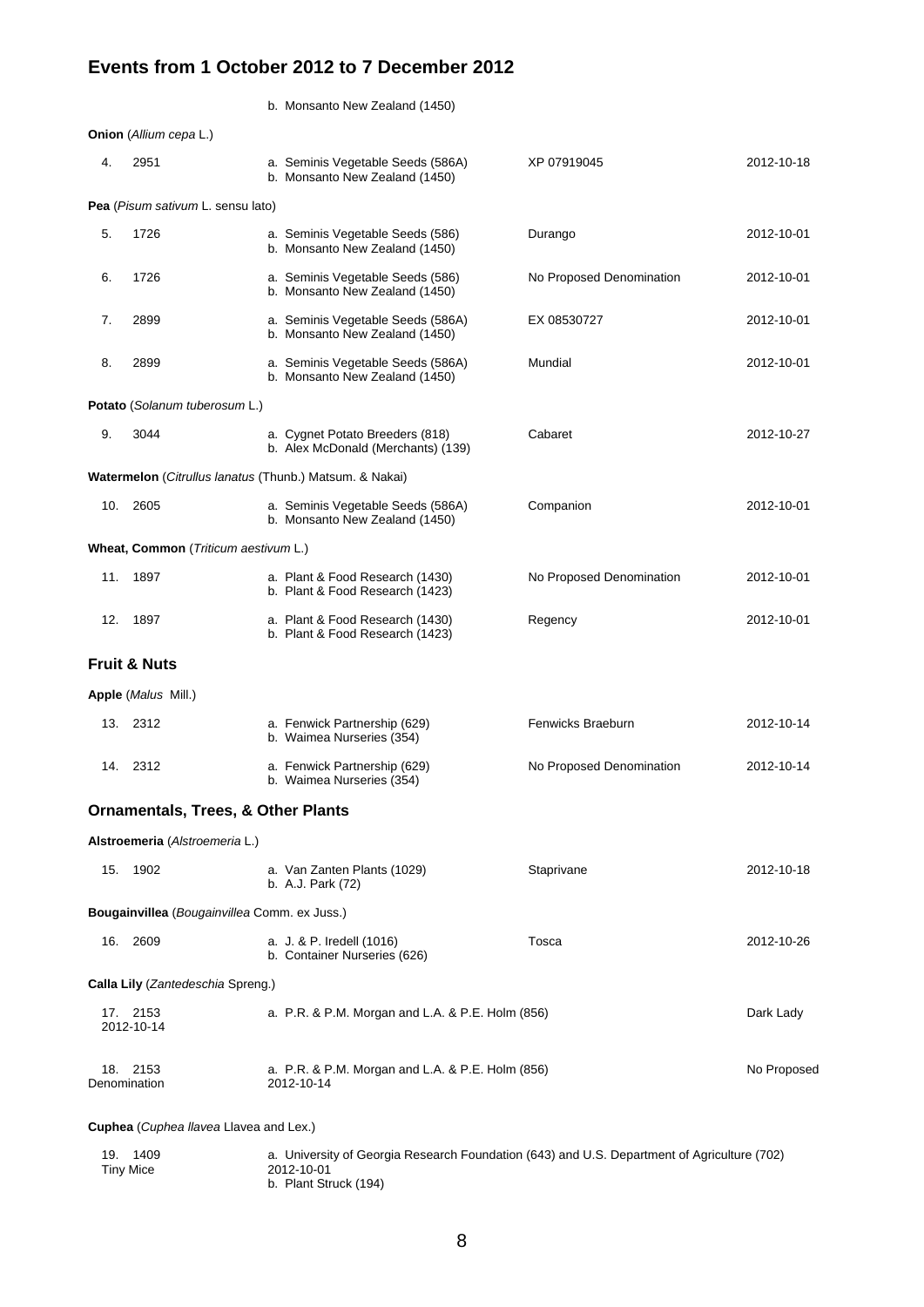**Heuchera** (*Heuchera* L.)

|     | 20. 2147                                        | a. Dan Heims (997)<br>b. Lifetech Laboratories (308)          | Amber Waves        | 2012-10-01 |
|-----|-------------------------------------------------|---------------------------------------------------------------|--------------------|------------|
|     | Hydrangea (Hydrangea macrophylla (Thunb.) Ser.) |                                                               |                    |            |
|     | 21. 2148                                        | a. F.-X. and K. Rampp (819)<br>b. Lifetech Laboratories (308) | Rapa               | 2012-10-03 |
|     | 22. 2149                                        | a. F.-X. and K. Rampp (819)<br>b. Lifetech Laboratories (308) | Razuer             | 2012-10-03 |
|     | Lily $(Lilium L.)$                              |                                                               |                    |            |
|     | 23. 2496                                        | a. Van Zanten Flowerbulbs (979)<br>b. A.J. Park (72)          | Zanlotriumph       | 2012-10-15 |
| 24. | 1608                                            | a. Vletter en den Haan Beheer (410)<br>b. A.J. Park (72)      | Dordogne           | 2012-10-24 |
| 25. | 2316                                            | a. Van Zanten Flowerbulbs (979)<br>b. A.J. Park (72)          | Zanlorsanna        | 2012-10-27 |
|     | Rose (Rosa L.)                                  |                                                               |                    |            |
|     | 26. 793                                         | a. S.N.C. Meilland & Cie (27A)<br>b. I.R. Gear (545)          | Meitonje           | 2012-10-01 |
|     | 27. 1419                                        | a. C.P. & H.M. Horner (637)<br>b. D & S Nurseries (869)       | Horannfree         | 2012-10-01 |
|     | Tulip (Tulipa L.)                               |                                                               |                    |            |
| 28. | 2836                                            | a. World Flower B.V. (1427)<br>b. A.J. Park (72)              | <b>World Peace</b> | 2012-10-04 |

#### **VII.B CANCELLATION OF PROTECTION**

| <b>Grant Number</b> | a. Owner<br>b. Address for Service<br>(address code in brackets) | Denomination | Date of<br>Termination |
|---------------------|------------------------------------------------------------------|--------------|------------------------|
|                     |                                                                  | 3            | 4                      |

#### **Ornamentals, Trees, & Other Plants**

|                                                     | Calla Lily (Zantedeschia Spreng.) |                                                                   |                    |            |  |
|-----------------------------------------------------|-----------------------------------|-------------------------------------------------------------------|--------------------|------------|--|
| 1.                                                  | 2269                              | a. Golden State Bulb Growers (992)<br>b. Pukekaroro Exotics (452) | Mint Julip         | 2012-11-26 |  |
| 2.                                                  | 2271                              | a. Golden State Bulb Growers (992)<br>b. Pukekaroro Exotics (452) | Lipstick           | 2012-11-26 |  |
| 3.                                                  | 2272                              | a. Golden State Bulb Growers (992)<br>b. Pukekaroro Exotics (452) | Neon Amour         | 2012-11-26 |  |
| 4.                                                  | 2273                              | a. Golden State Bulb Growers (992)<br>b. Pukekaroro Exotics (452) | <b>Garnet Glow</b> | 2012-11-26 |  |
| Lavender (Lavandula xintermedia Emeric. Ex Loisel.) |                                   |                                                                   |                    |            |  |
| 5.                                                  | 2054                              | a. C.R. & G.L. Willis (909)                                       | Constance          | 2012-11-26 |  |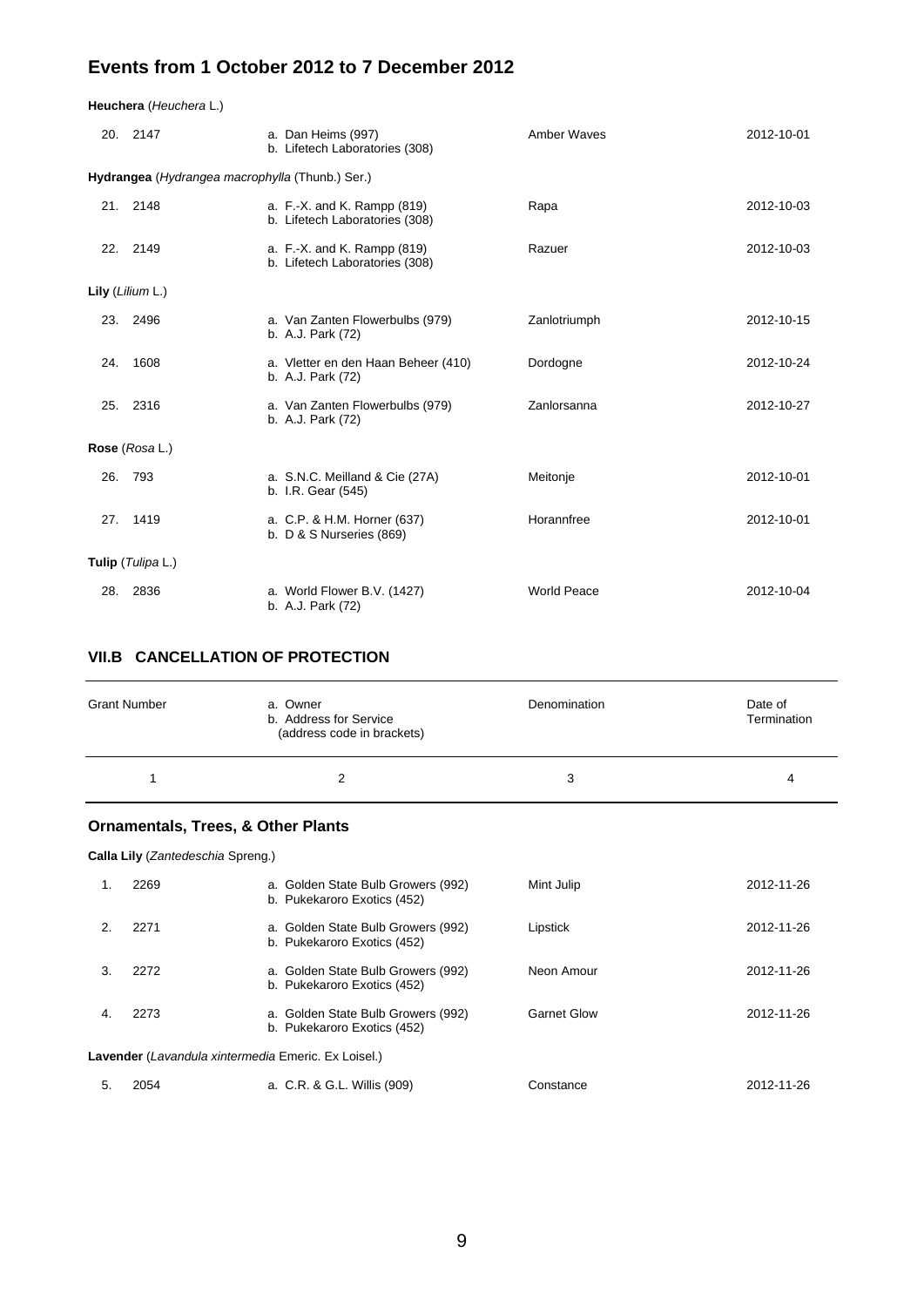These events are published **online here**.

| <b>Journal</b><br><b>Section</b> | Case<br><b>Number</b> | <b>Description</b>                  |                                                               |
|----------------------------------|-----------------------|-------------------------------------|---------------------------------------------------------------|
|                                  |                       | <b>PVR Application</b>              |                                                               |
|                                  |                       | Case Number                         | 31127                                                         |
|                                  |                       | <b>Application Number</b>           | <b>KIW52</b>                                                  |
|                                  |                       | <b>Filing Date</b>                  | 13 Dec 2012                                                   |
|                                  |                       | Denomination UPOV-<br>A1:4(a)       |                                                               |
|                                  |                       | Plant Common Name<br>$UPOV-A1:3(b)$ | Kiwifruit                                                     |
|                                  | 31127                 | Plant Botanical Name                | Actinidia chinensis Planch.                                   |
| <b>PVR</b><br>Application        |                       | Applicant UPOV-A1:1(a)              | Omega Kiwifruit Limited, 544 No. 1<br>Road, RD 2, Te Puke, NZ |
|                                  |                       | Agent UPOV-A1: $1(e)(i)$            | Omega Kiwifruit Limited, 544 No. 1<br>Road, RD 2, Te Puke, NZ |
|                                  |                       | Case Contact UPOV-<br>A1:2(a)       | Omega Kiwifruit Limited, 544 No. 1<br>Road, RD 2, Te Puke, NZ |
|                                  |                       | Breeder UPOV-A1:5(a)                | Omega Kiwifruit Limited, 544 No. 1<br>Road, RD 2, Te Puke, NZ |
|                                  |                       | <b>Breeder Reference</b>            | <b>GS Gold</b>                                                |
|                                  |                       | Use of Variety                      | Fruit and Nuts                                                |

# **PVR Application**

|             |       | Case Number                           | 31121                                                                                                              |
|-------------|-------|---------------------------------------|--------------------------------------------------------------------------------------------------------------------|
|             | 31121 | <b>Application Number</b>             | <b>SFM139</b>                                                                                                      |
|             |       | <b>Filing Date</b>                    | 11 Dec 2012                                                                                                        |
| <b>PVR</b>  |       | Denomination<br>$UPOV-A1:4(a)$        | <b>FERDIVA</b>                                                                                                     |
| Application |       | Plant Common<br>Name UPOV-<br>A1:3(b) | Cherry                                                                                                             |
|             |       | Plant Botanical<br>Name               | Prunus avium L.                                                                                                    |
|             |       | Applicant UPOV-<br>A1:1(a)            | INRA - INSTITUT NATIONAL DE LA RECHERCHE<br>AGRONOMIQUE, 147, Rue de l'Universite, F-<br>75448 Paris, Cedex 07, FR |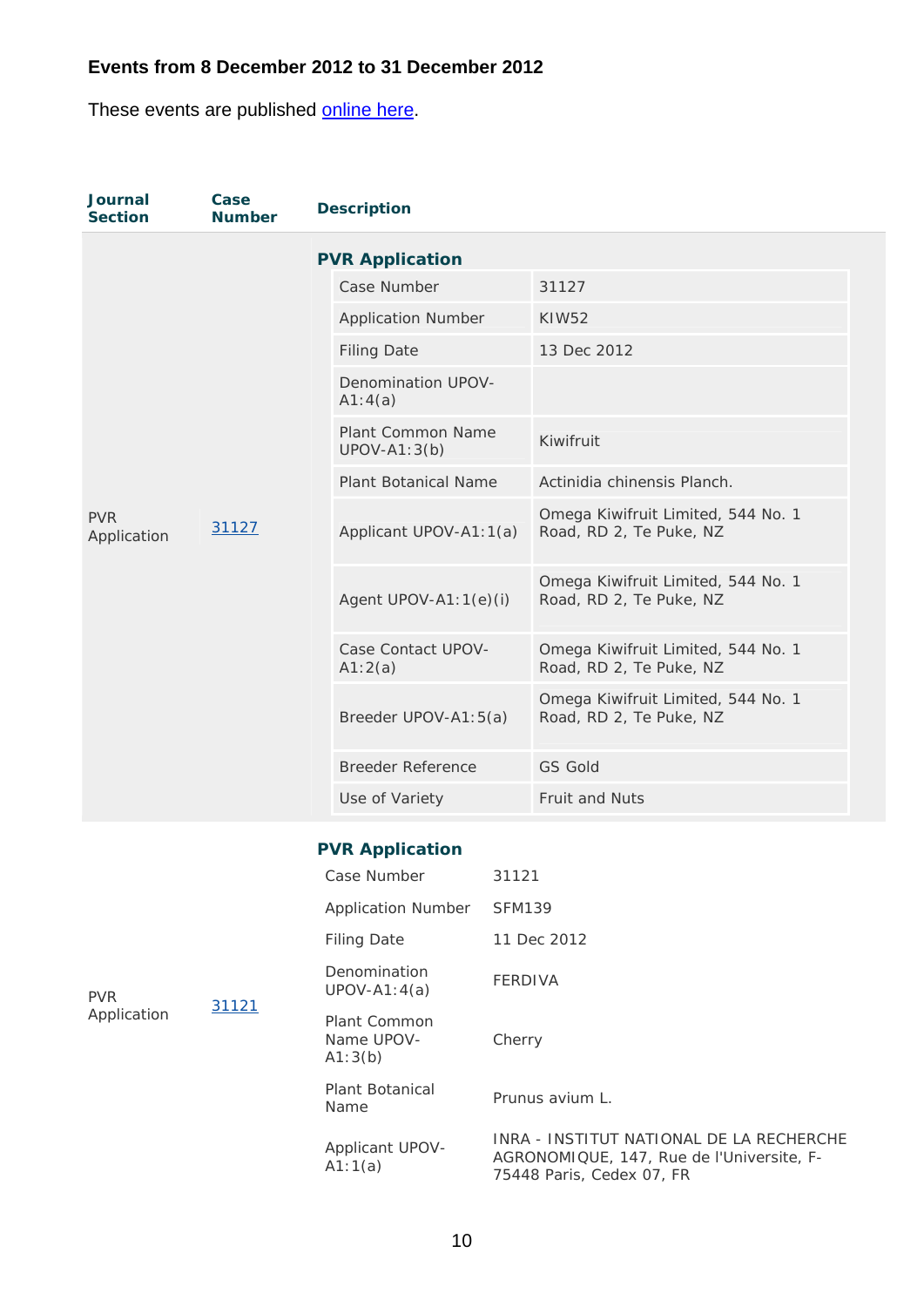These events are published **online here**.

| Agent UPOV-              | Waimea Variety Management, 48 Ellis Street,                                                                        |
|--------------------------|--------------------------------------------------------------------------------------------------------------------|
| A1:1(e)(i)               | Brightwater, Nelson 7081, NZ                                                                                       |
| Case Contact UPOV-       | Waimea Variety Management, 48 Ellis Street,                                                                        |
| A1:2(a)                  | Brightwater, Nelson 7081, NZ                                                                                       |
| Breeder UPOV-<br>A1:5(a) | INRA - INSTITUT NATIONAL DE LA RECHERCHE<br>AGRONOMIQUE, 147, Rue de l'Universite, F-<br>75448 Paris, Cedex 07, FR |
| Breeder Reference        |                                                                                                                    |

|                           |       | <b>PVR Application</b>                |                                                                                                                                                                  |
|---------------------------|-------|---------------------------------------|------------------------------------------------------------------------------------------------------------------------------------------------------------------|
|                           |       | Case Number                           | 31120                                                                                                                                                            |
|                           |       | Application<br>Number                 | BLU36                                                                                                                                                            |
|                           |       | <b>Filing Date</b>                    | 10 Dec 2012                                                                                                                                                      |
|                           |       | Denomination<br>$UPOV-A1:4(a)$        | <b>Hortblue Poppins</b>                                                                                                                                          |
|                           |       | Plant Common<br>Name UPOV-<br>A1:3(b) | Blueberry, Northern Highbush                                                                                                                                     |
|                           |       | <b>Plant Botanical</b><br>Name        | Vaccinium corymbosum Andrews                                                                                                                                     |
| <b>PVR</b><br>Application | 31120 | Applicant UPOV-<br>A1:1(a)            | The New Zealand Institute for Plant and Food<br>Research Limited, Private Bag 92169, Auckland<br>Mail Centre, Auckland 1142, NZ                                  |
|                           |       | Agent UPOV-<br>A1:1(e)(i)             | The New Zealand Institute for Plant and Food<br>Research Limited (Attn: Emma Brown), Hawkes<br>Bay Research Centre, Private Bag 1401,<br>Havelock North 4157, NZ |
|                           |       | Case Contact<br>$UPOV-A1:2(a)$        | The New Zealand Institute for Plant and Food<br>Research Limited (Attn: Emma Brown), Hawkes<br>Bay Research Centre, Private Bag 1401,<br>Havelock North 4157, NZ |
|                           |       | <b>Breeder UPOV-</b><br>A1:5(a)       | The New Zealand Institute for Plant and Food<br>Research Limited, Private Bag 92169, Auckland<br>Mail Centre, Auckland 1142, NZ                                  |
|                           |       | Breeder Reference                     | B8.3.10                                                                                                                                                          |

Use of Variety Fruit and Nuts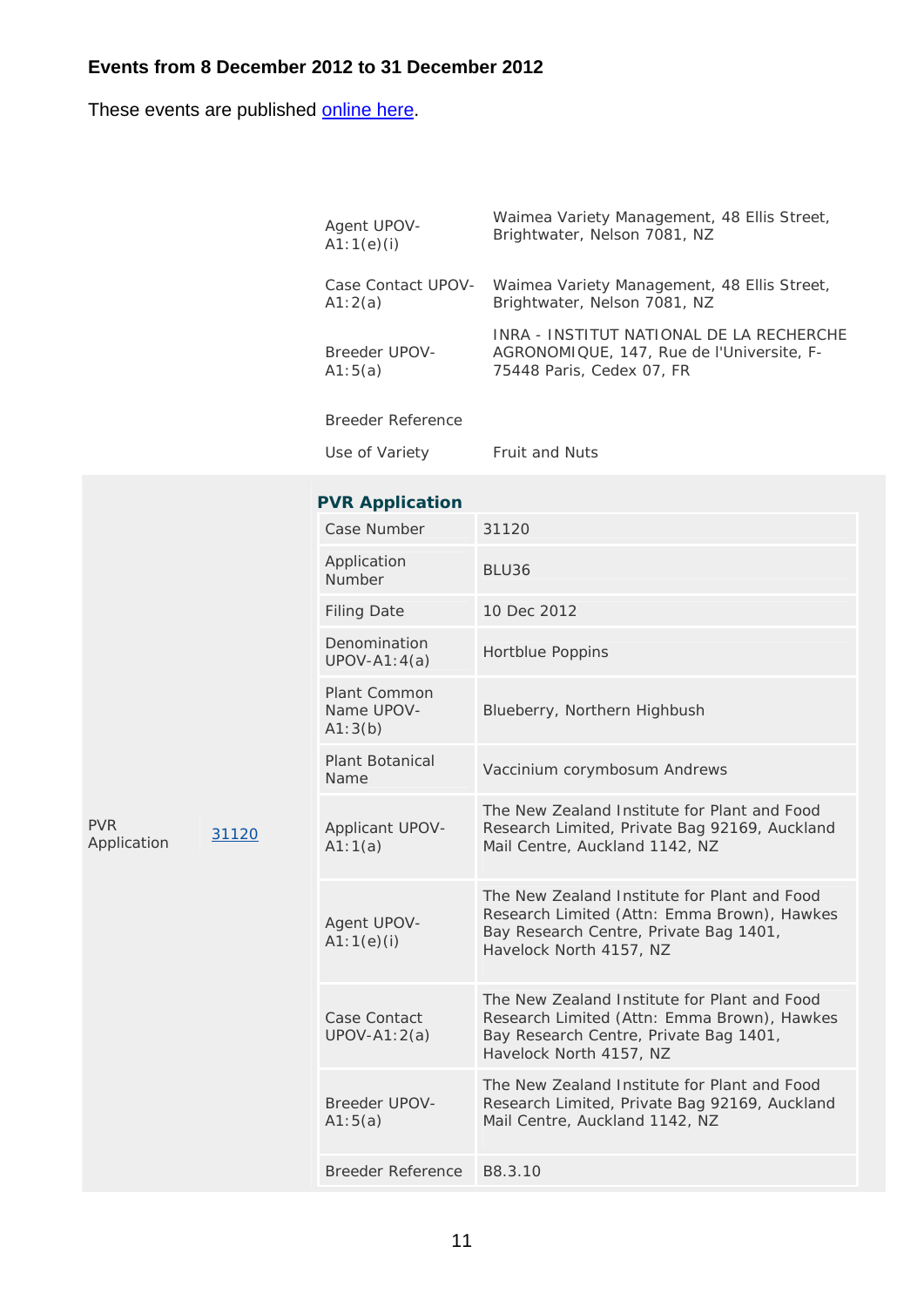These events are published **online here**.

|                                   |       | Use of Variety                        | <b>Fruit and Nuts</b>                                                                                                          |
|-----------------------------------|-------|---------------------------------------|--------------------------------------------------------------------------------------------------------------------------------|
|                                   |       | <b>PVR Correction of Error</b>        |                                                                                                                                |
|                                   |       |                                       | The registration date has been corrected to 06/12/2012.                                                                        |
|                                   |       | Case Number                           | 30864                                                                                                                          |
|                                   |       | <b>Filed Date</b>                     | 30 Sep 2010                                                                                                                    |
|                                   |       | <b>Grant Date</b>                     | 06 Dec 2012                                                                                                                    |
|                                   |       | Denomination<br>$UPOV-A1:4(a)$        | HT-LT46                                                                                                                        |
| <b>PVR Correction</b>             | 3189  | Plant Common<br>Name UPOV-A1:3(b)     | Brassica, Turnip Rape                                                                                                          |
| of Error                          |       | Applicant UPOV-<br>A1:1(a)            | Forage Innovations Limited, 57 Waterloo Road,<br>Christchurch 8042, NZ                                                         |
|                                   |       | Agent UPOV-<br>A1:1(e)(i)             | The New Zealand Institute for Plant and Food<br>Research Limited (Attn: Maryann Robson),<br>Private Bag 4704, Christchurch, NZ |
|                                   |       | Case Contact UPOV-<br>A1:2(a)         | The New Zealand Institute for Plant and Food<br>Research Limited (Attn: Maryann Robson),<br>Private Bag 4704, Christchurch, NZ |
|                                   |       | Breeder UPOV-<br>A1:5(a)              | Forage Innovations Limited, 57 Waterloo Road,<br>Christchurch 8042, NZ                                                         |
|                                   |       | <b>PVR Correction of Error</b>        |                                                                                                                                |
|                                   |       |                                       | The PVR Plant Denomination has been corrected to Ferdiva.                                                                      |
|                                   |       | Case Number                           | 31121                                                                                                                          |
|                                   |       | <b>Filed Date</b>                     | 11 Dec 2012                                                                                                                    |
|                                   |       | <b>Grant Date</b>                     |                                                                                                                                |
| <b>PVR Correction</b><br>of Error | 31121 | Denomination<br>$UPOV-A1:4(a)$        | Ferdiva                                                                                                                        |
|                                   |       | Plant Common<br>Name UPOV-<br>A1:3(b) | Cherry                                                                                                                         |
|                                   |       | Applicant UPOV-<br>A1:1(a)            | INRA - INSTITUT NATIONAL DE LA RECHERCHE<br>AGRONOMIQUE, 147, Rue de l'Universite, F-<br>75448 Paris, Cedex 07, FR             |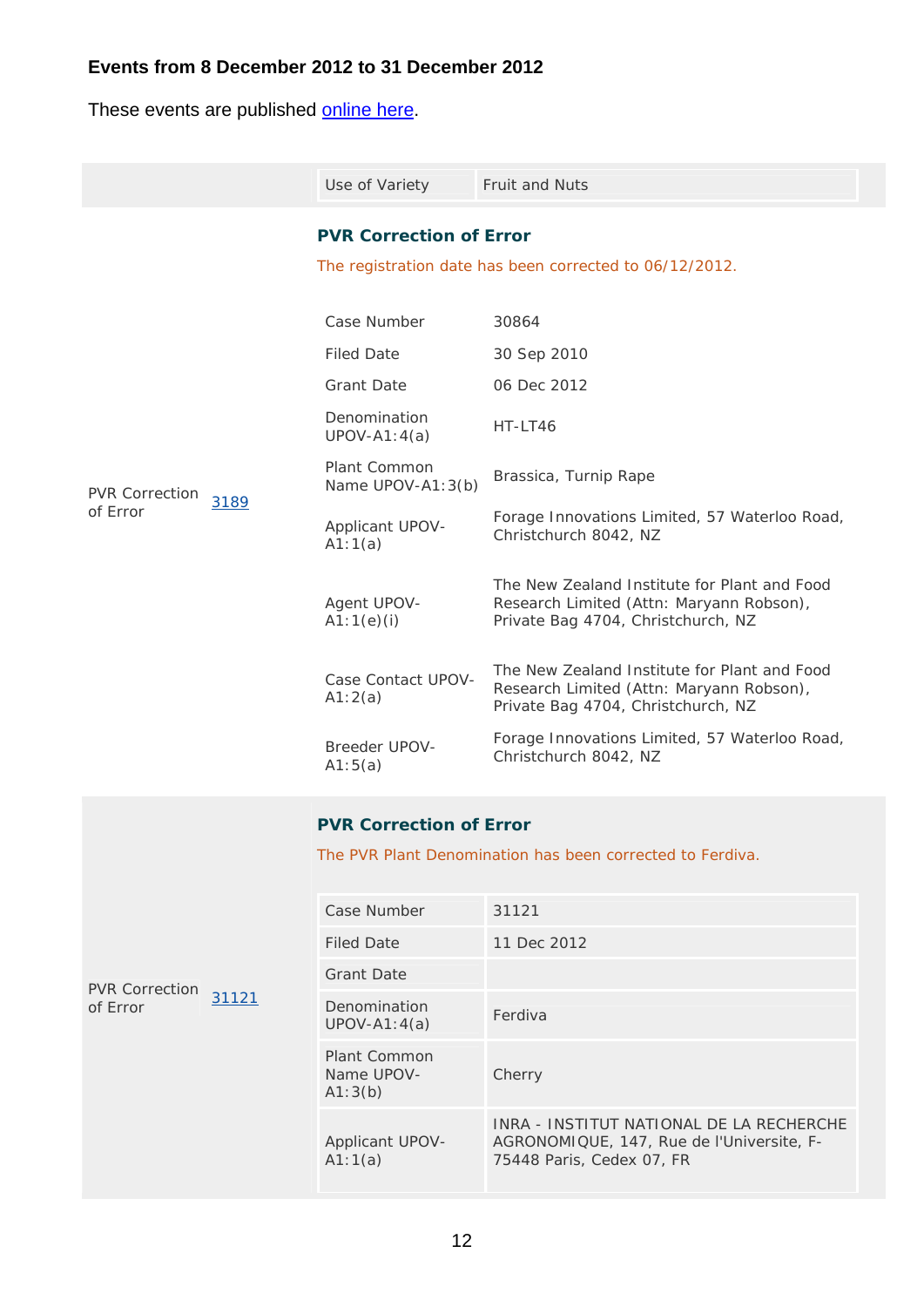These events are published online here.

| Agent UPOV-              | Waimea Variety Management, 48 Ellis Street,                                                                        |
|--------------------------|--------------------------------------------------------------------------------------------------------------------|
| A1:1(e)(i)               | Brightwater, Nelson 7081, NZ                                                                                       |
| Case Contact UPOV-       | Waimea Variety Management, 48 Ellis Street,                                                                        |
| A1:2(a)                  | Brightwater, Nelson 7081, NZ                                                                                       |
| Breeder UPOV-<br>A1:5(a) | INRA - INSTITUT NATIONAL DE LA RECHERCHE<br>AGRONOMIQUE, 147, Rue de l'Universite, F-<br>75448 Paris, Cedex 07, FR |

### **PVR Correction of Error**

The acceptance date has been corrected to 06/12/2012.

|                                   |       | Case Number                           | 31120                                                                                                                                                            |
|-----------------------------------|-------|---------------------------------------|------------------------------------------------------------------------------------------------------------------------------------------------------------------|
|                                   |       | <b>Filed Date</b>                     | 06 Dec 2012                                                                                                                                                      |
|                                   |       | <b>Grant Date</b>                     |                                                                                                                                                                  |
|                                   |       | Denomination<br>$UPOV-A1:4(a)$        | Hortblue Poppins                                                                                                                                                 |
|                                   |       | Plant Common<br>Name UPOV-<br>A1:3(b) | Blueberry, Northern Highbush                                                                                                                                     |
| <b>PVR Correction</b><br>of Error | 31120 | Applicant UPOV-<br>A1:1(a)            | The New Zealand Institute for Plant and Food<br>Research Limited, Private Bag 92169, Auckland<br>Mail Centre, Auckland 1142, NZ                                  |
|                                   |       | Agent UPOV-<br>A1:1(e)(i)             | The New Zealand Institute for Plant and Food<br>Research Limited (Attn: Emma Brown), Hawkes<br>Bay Research Centre, Private Bag 1401,<br>Havelock North 4157, NZ |
|                                   |       | Case Contact<br>$UPOV-A1:2(a)$        | The New Zealand Institute for Plant and Food<br>Research Limited (Attn: Emma Brown), Hawkes<br>Bay Research Centre, Private Bag 1401,<br>Havelock North 4157, NZ |
|                                   |       | <b>Breeder UPOV-</b><br>A1:5(a)       | The New Zealand Institute for Plant and Food<br>Research Limited, Private Bag 92169, Auckland<br>Mail Centre, Auckland 1142, NZ                                  |
| <b>PVR Lapsed</b>                 | 793   | PVR Lapsed: PVR surrendered           |                                                                                                                                                                  |
| <b>PVR Renewal</b>                | 1630  | PVR Renewal: 1630                     |                                                                                                                                                                  |
| <b>PVR Renewal</b>                | 2513  | PVR Renewal: 2513                     |                                                                                                                                                                  |
| <b>PVR Renewal</b>                | 1050  | PVR Renewal: 1050                     |                                                                                                                                                                  |
| <b>PVR Renewal</b>                | 3068  | PVR Renewal: 3068                     |                                                                                                                                                                  |